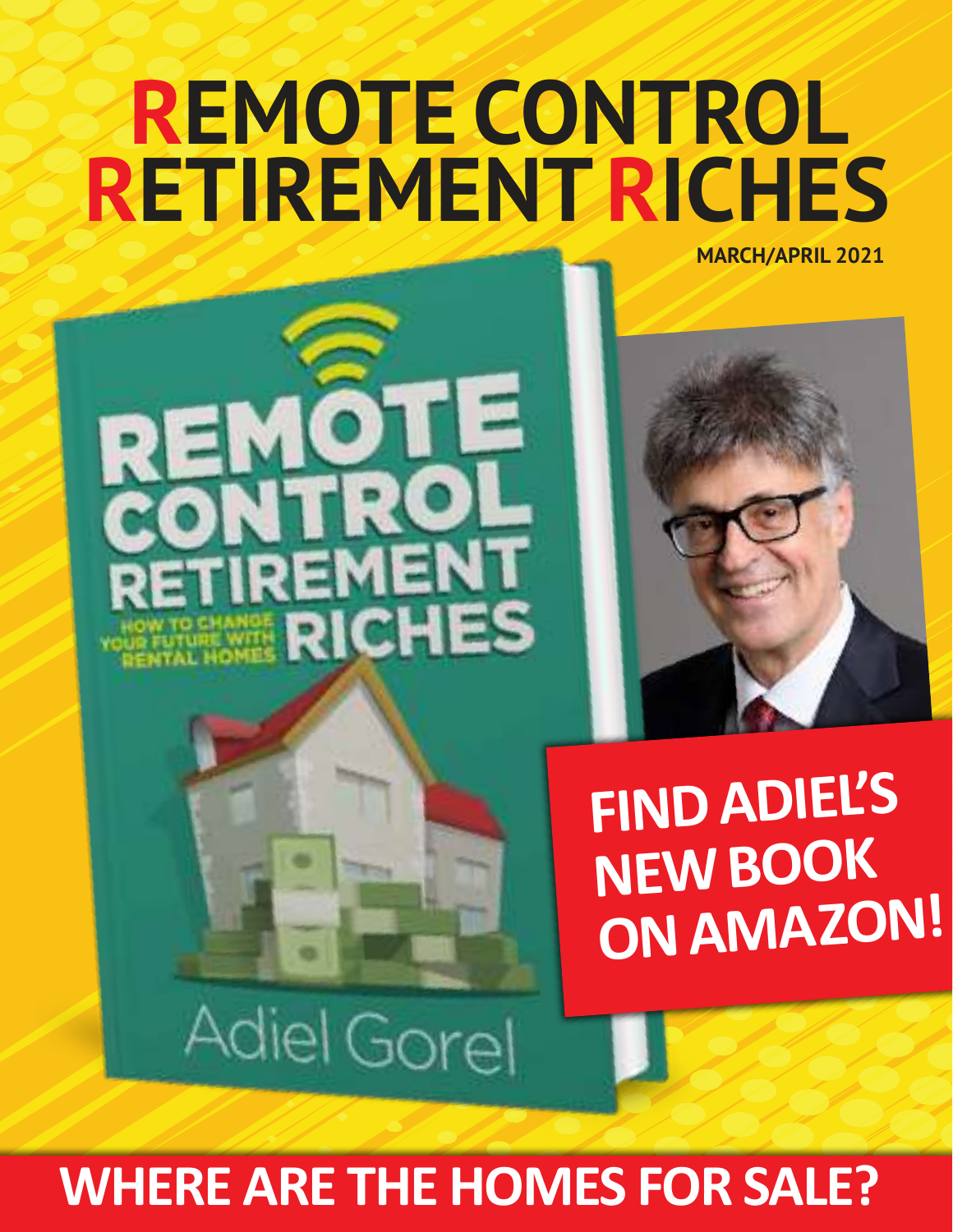## **ICG REAL ESTATE 1-DAY** LIVE ONLINE EXPO<br>Saturday, May 15, 2021<br>10:00 AM to 2:00 PM PST

### **EXPERT GUEST SPEAKERS**



**WEIMING PENG OTLYAX DEFENSED CXCHANGE EXPERT** 



**AARON RUIZ OIL ANONA** INSURANCE EXPERT



**LUCIAN IOIA** PARTISTR AT **FOUNTAINMEAD ADVISORS** 

**ADIEL GOREL CEO OF ICG** 

#### FOR MORE INFORMATION OR TO REGISTER, GO TO WWW.ICGRE.COM/EVENTS

## **ONLINE EXPO COMING** *Saturday, May 15th, 2021*

You are invited to attend our Quarterly Expo. The Expo will take place on Saturday 5/15/21 from 10:00AM PST to 2:00PM PST.

Weiming Peng will teach us the ins and outs of 1031 tax-deferred exchanges, including reverse exchanges, something we should all know. The current administration is proposing some limitations on 1031 exchanges, but it appears it may not affect the type of properties we buy.

Aaron Ruiz will talk about insurance, what coverages we need, what the tradeoffs are, etc. It will be presented from the perspective of the state of

Oklahoma, but is useful to everyone, of course.

Lucian Ioja, who had also participated in my PBS TV program "Life 201", is always an insightful and relevant speaker. He will take us on a general ride of financial planning and important considerations. Always fascinating.

I will cover many of the current unprecedented realities such as scarcity of homes, building costs skyrocketing and the effect it has on builders and buyers, how the life-changing power of these investments is not diminished by current event, the likely upcoming inflation, and other topics.

I will also summarize the day at the end, and take a lot of your questions live.

The market teams will present, and describe the unique situation each market is going through, as well as what properties are currently available, and what will be available shortly.

The usefulness of the Expos has been shown time and again. Please feel free to invite friends and associates, at no cost. You and your associates can register to the event on our website: icgre.com, under EVENTS.

Looking forward to seeing you.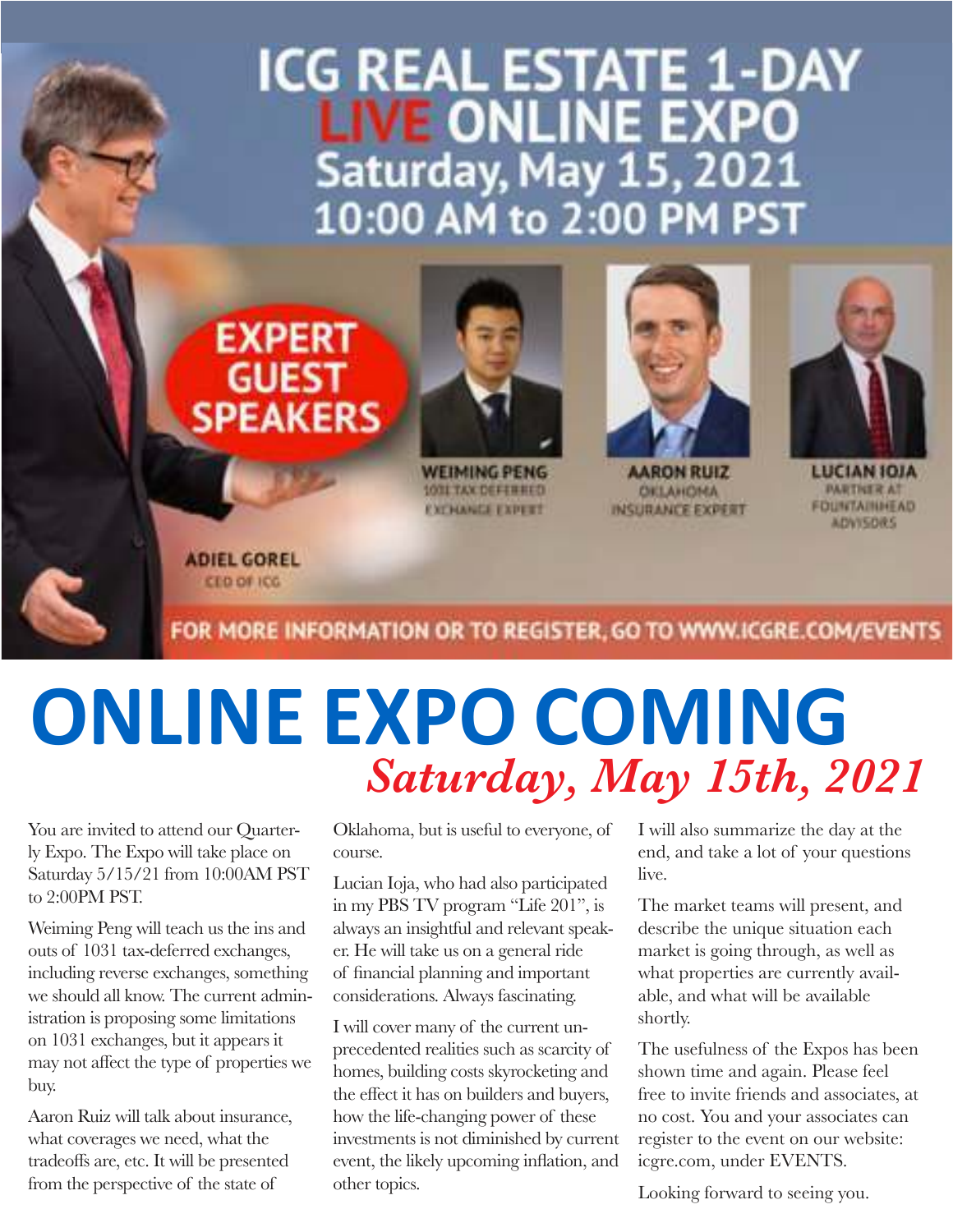## **INVESTOR EFFECTS: LUMBER AND OTHER BUILDING COSTS SKYROCKET, INFLATE BUILDERS' COSTS**

The cost of lumber has been exploding in the past year. In some areas we hear reports that lumber costs are up over 200%. A variety of reasons contribute to this. There is a beetle that has been decimating millions of acres of growth in Canada. This "Bark Beetle" does not thrive in very cold weather, but as temperatures have climbed, the beetle has been creating more damage.

There is still a tariff on Canadian lumber which elevates its costs as well. The fires which raged in Oregon and California last year, have also decimated large growth acreages.

It is not only the cost of lumber which has been contributing to the cost of building homes. Drywall costs has been increasing as well, and OSB board (plywood), has seen a very high spike in costs.

Roofing, concrete, PVC, bricks, fixtures, and appliances are all in a shortage at this time.

In addition, municipalities have been slower to issue permits, to inspect properties, and give city approvals. Partly, this is due to COVID. The costs for permits and approvals has also been climbing.

The result has been that builders are struggling with delays, as well as facing financial ruin if they adhere to existing contracts signed months ago.

One other thing the builders have been doing, is refusing to work with investors altogether. Homeowners are considered more stable and less fickle as buyers. When builders get demand which far outstrips their capacity, their knee-jerk reaction is to reject working with investors and only selling to homeowners. Of course, our brokers use our buying power to talk the builders into accepting our investors, most of whom are great buyers.

However builders, being pressured from

all sides on costs, have been lowering the commissions they pay to the brokers. That has happened during the boom of 2005-2006 as well. In order to function properly, both the brokers and ICG need a certain minimum amount. If builders drive commissions below a bare minimum (needless to say the brokers and ICG have already reduced what they will accept in several markets), then the broker will ask the buyer to make up the shortage. These are usually expressed in sums of 1-1.5% of the purchase price, and they help sustain a functional operation on the brokers side as well as ICG, to maintain investor support and create the smoothest experience. We have seen this in the Raleigh market, recently in Tulsa, and possibly to come in Oklahoma City as well. Other markets may follow.

This has happened before, both during booms and during recessions. A small buyer's commission has had to be charged in the past. That usually exists for a certain period and then it goes away.

Overall these are unprecedented times, with the lumber and other building material costs booming, interest rates being very low, and buyer demand enormously high.

I thought I had seen everything, but apparently I have not.

We are starting to see builders nationwide, who simply cannot finish the homes they are building, at the prices in the buyers' contracts. Many may go bankrupt if they do. Thus a new phenomenon, which we have never seen before, is the builders, seeing that their building costs went up by, say \$30,000, turn to the buyer and ask for the contract price to be upped by, say \$10,000 or \$15,000. Brokers are cutting their commissions. It is such a different time, that it seems to be best for all parties to work together and reach a result which works for all.

Luckily, the prices and the values of the homes have also skyrocketed. Thus the buyers these days get homes which went up in value way over what was expected (a great win for the buyer), but the builder (after frantic meeting with the brokers and other parties), has to increase the sales price – but not by much, if the local brokers negotiate properly.

It is quite possible that for the total of the \$10,000 increase, the buyer is likely getting a home value that is perhaps closer to being perhaps \$20,000+ more valuable.

I believe the idea is to negotiate with a builder for a price increase that will be as minimal as possible, yet allow the builders not to lose so much that it would put them in jeopardy, while letting the buyers still reap unexpected profits, despite the increases. Every side of the equation has been giving a little, so everyone can close on houses successfully. Especially in light of how difficult it is these days to even get houses to buy.

From what I understand, rents have also been going up.

Nevertheless, despite this being a highly unusual time, it still is a great idea to buy a new single family home (or a duplex in a good area), in the suburbs of a large metro area, put a down payment, get the 30-year fixed rate loan, let the local property manager rent the property for you, then just let time pass. These investments will likely be life-changers over the long term. Today's ultra-low rates, coupled with a high probability of inflation in the future (due to the trillions of new dollars being printed), could accelerate the time needed to see great results.

I will discuss these issues at our upcoming 1-Day Online Expo on Saturday May 15th.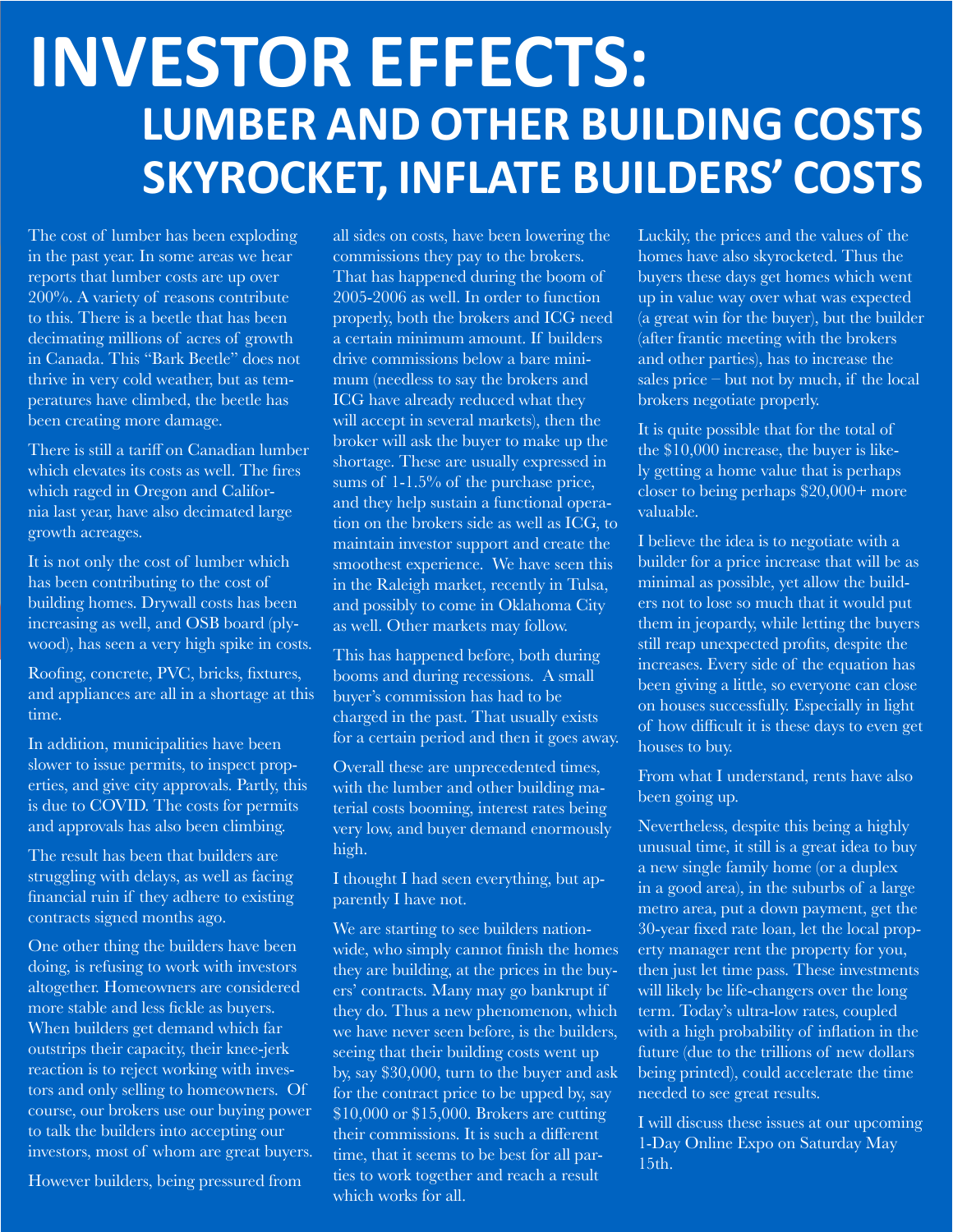## **WHERE ARE THE HOMES FOR SALE?**



### **MARY JO LAFAYE**

*Reverse Mortgage Agent & Licensed Home Equity Conversion Mortgage (HECM) Specialist with Retirement Funding Solutions*

It is a common question. Why are there suddenly so few listings and what can we do about it? The reasons are many —starting with everyone wanting to take advantage of low interest rates as an opportunity to enter the market as a homeowner. In addition to a surprisingly strong economy considering the pandemic of 2020.

So, why is it so hard for families and investors to find listings?

One reason is that we have an aging population, many of whom just don't want to move. Or is that the case?

Being a reverse mortgage loan originator for nearly two decades, I am in a unique position to talk to Boomers and Seniors on a daily basis, and to hear their concerns about retirement; upkeep of an aging home (and body), and where they might go if they ever decide to sell their home.

We all know a retired, or semi-retired couple or individual, who spends

much of their time and money maintaining a large home and yard, when they would really rather simplify their lives, and lower their expenses. I always hear the same question, "Where would I go? And how could I afford to find a nice home with good walkability so I can spend more time meeting up with friends, driving less, and walking to fun social events?"

The average older Californian may hold around a million to three million dollars in home equity but the idea of selling that home of 30 years carries with it a lot of emotional angst.

Of course, much of that angst is due to not knowing one's options.

Enter the FHA's Home Equity Conversion Mortgage (HECM) for Purchase Program, a unique financing tool designed specifically to help older Americans capitalize on their hard-earned equity to buy a newer, one-level, lower maintenance home… all without having to take on a new mortgage payment.

Not only can this eliminate any mortgage debt that may be draining their savings it can also enable them to beef up their nest egg. Combining these two factors result in a dramatically improved lifestyle, i.e. more fun in the sun.

Retirees today are often retiring with a monthly mortgage payment that is cramping their style and dwindling their savings. Ending that drain on their investment accounts — sooner than later — will help them enjoy their best life now.

#### A WIN WIN WIN:

One way to free up more single-family homes for the next generation is to educate America's ever-growing segment of our population, Boomers and Seniors, on how to sell their too-large-home, and find one that's just right.

A HECM for Purchase loan makes it possible for home buyers over the age of 62 to sell their existing home and bank some cash to create more income for the rest of their golden years.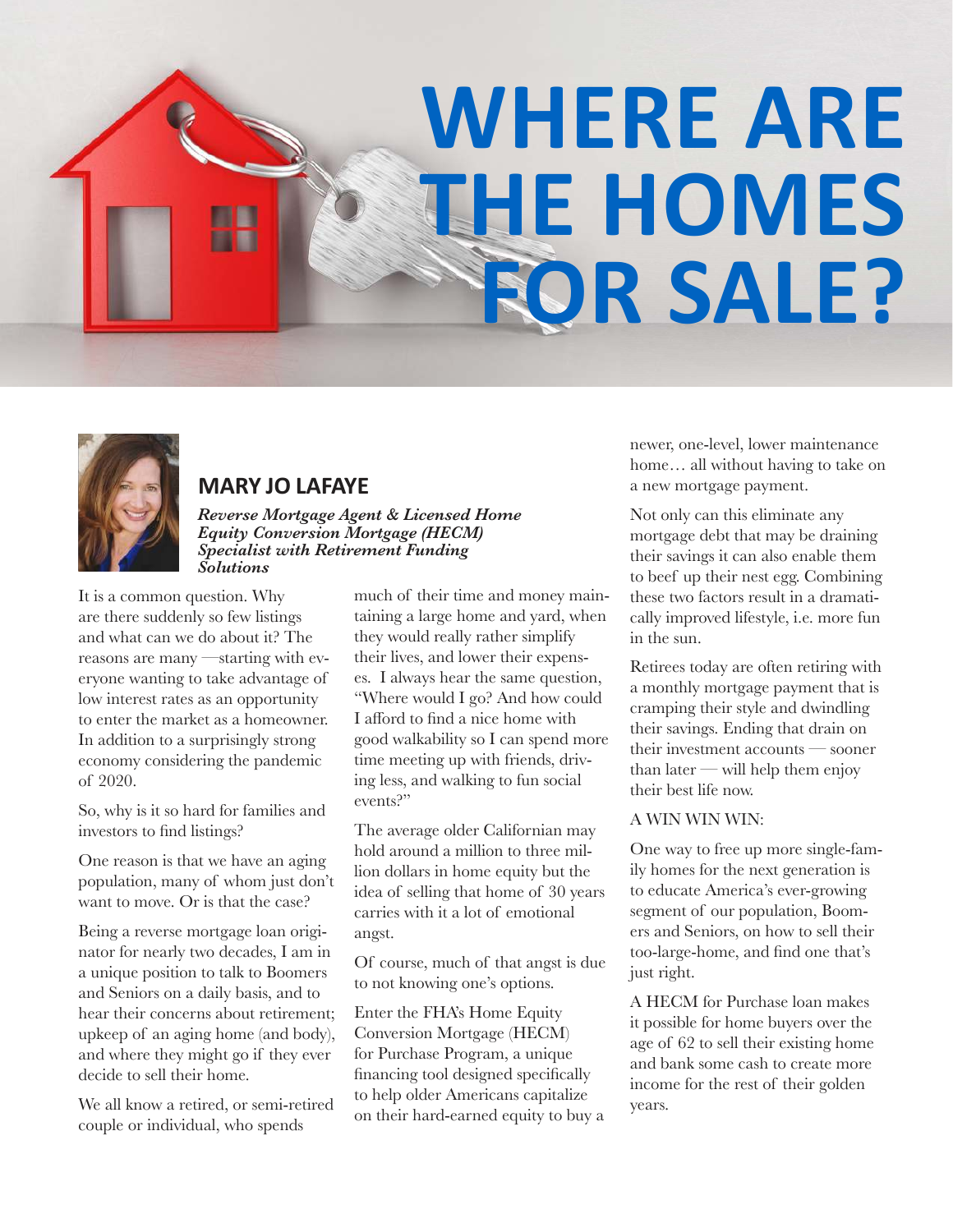*What these homebuyers find most surprising is that even though no monthly loan payments are required, all future home appreciation belongs to the homeowner and their estate, subject to the mortgage debt.* 

The HECM for Purchase program typically only requires a down payment of 50% and the HECM loan proceeds paying the balance of the purchase price (WITHOUT EVER REQUIRING THE BORROWER TO MAKE A MONTHLY LOAN PAYMENT). Some advisors say this is a no-brainer for retiring American's who hit their golden years feeling House Rich and Cash Poor and looking for way to turn their Housing Wealth into tax-free income (consult a tax advisor).

What these homebuyers find most surprising is that even though no monthly loan payments are required, all future home appreciation belongs to the homeowner and their estate, subject to the mortgage debt.

For every older American that takes advantage of the FHA-insured HECM for Purchase Program to right-size and revamp their retirement cash flow, one growing family will find a home to purchase.

Perhaps that retiree can even use some of their newfound funds to purchase an investment property.

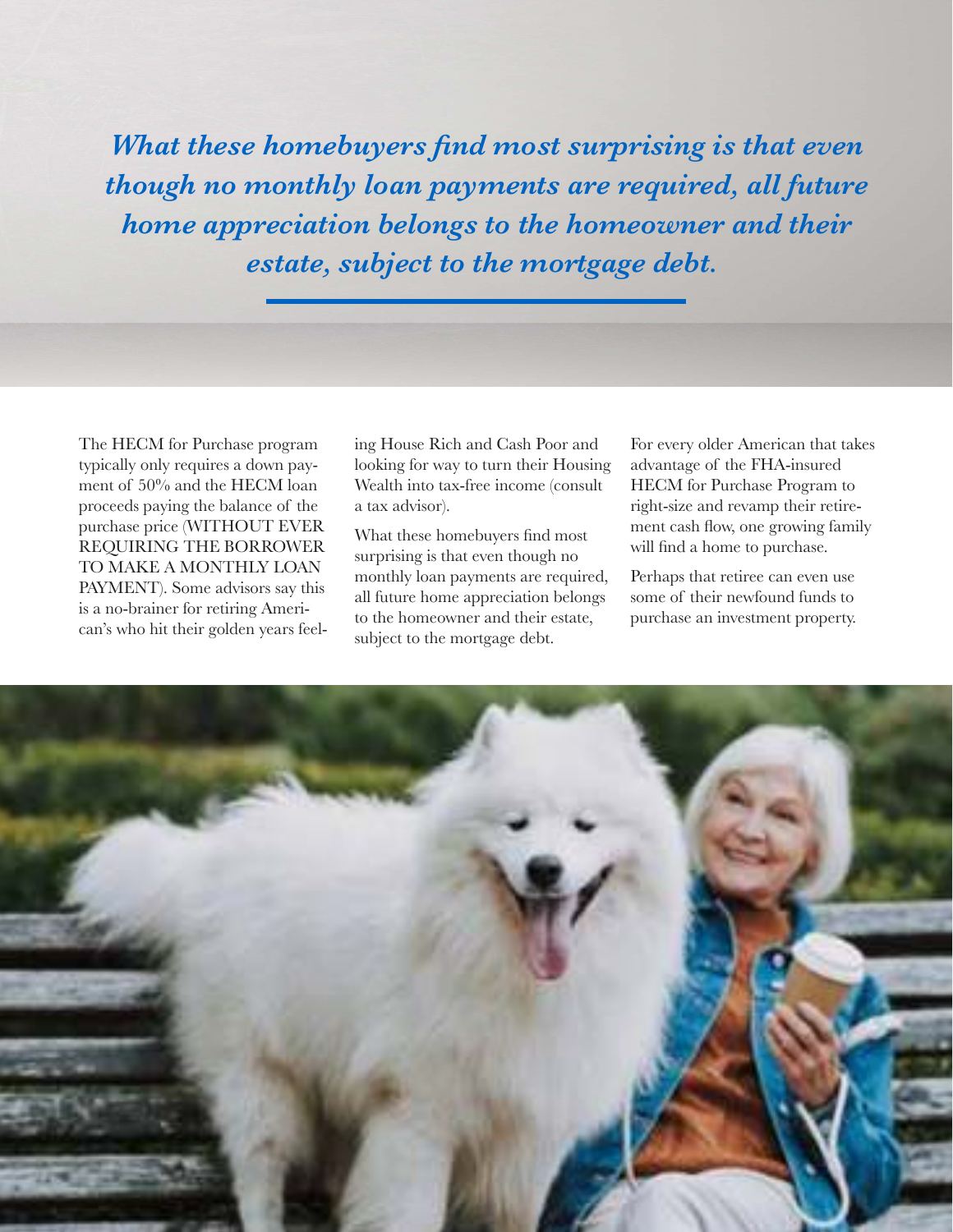### **IS THERE GOING TO BE A RECESSION FOLLOWING THE CURRENT HOUSING BOOM?**

The question of whether the current housing boom will be followed by a recession and a "2008-style" housing bust is being asked by many.

There is an article in the Wall Street Journal from March 15t 2021, by Nicole Friedman. I will use some excerpts from that article, as well as my own comments.

From the WSJ:

"In 2020, sales of previously owned U.S. homes surged to their highest level in 14 years, and many economists forecast sales to rise again this year.

In the mid-2000s, loose mortgage-lending standards enabled borrowers with poor credit histories to purchase homes beyond their means, sometimes with mortgages that required low payments in the early years of the loan. Too much new construction led to an oversupply of houses. Financial firms packaged these risky mortgages as securities and sold them to investors. When more homeowners started defaulting on their mortgages, lenders suffered large losses and the entire financial system froze up.

Many homeowners paid a big price. Between 2006 and 2014, about 9.3 million households went through foreclosure, gave up their home to a lender or sold in a distressed sale, according to a 2015 estimate from the National Association of Realtors.

The current housing boom is far more stable than the last one and poses fewer systemic risks, economists say. A downside: There are more barriers to entry, and it's more difficult for buyers who aren't already homeowners to make that first purchase."

I concur. As interest rates went down in the past year, lenders were inundated with refinance and purchase loan demand. Lenders have tightened their lending criteria, making loans even harder to get than before, It's the opposite situation of what has happened during the 2005- 2006 boom, where almost everyone could get several loans, some on "no doc" qualifying. They called the recession of 2008 "The Sub Prime Crisis" since it was exactly those sub-prime mortgages, which should not have been made, that created the downward spiral.

More good material from the WSJ article by Ms. Friedman:

"Most real-estate analysts agree that the pandemic helped ignite the current boom as some urbanites looked to leave crowded cities like New York and San Francisco for cheaper cities or for more space in the suburbs while working from home. When lockdowns began lifting last year, home sales took off: June sales surged nearly 21% over the prior month, the biggest monthly increase on record going back to 1968. That milestone lasted only a month, when July sales rose almost 25% from June.

"Covid has catalyzed a rethinking of where we live, and why we live there, and where we work, and how we work," said Rich Barton, chief executive of online real-estate company Zillow Group Inc.

Market watchers also say that a number of longer-term trends are at play that should keep the housing market hot, or at least steady, even after Covid-19-related demand fades.

Millennials, the largest living adult generation, continue to age into their prime homebuying years and plunk down savings for homes. At the same time, the market is critically undersupplied. New-home construction hasn't kept up with household demand, and homeowners are holding on to their houses longer. Buyers are competing fiercely for a limited number of homes.

Mortgage lenders, meanwhile, are maintaining tight standards—buyers are drawn to the market by historically low interest rates, not by easy access to credit. Rising home values also mean that even if homeowners can't afford their mortgage payments, they can likely sell their homes for a profit rather than face foreclosure. Financial firms are still packaging mortgages as securities, but the vast

majority of those mortgages today have government backing."

In addition, as we mention elsewhere in this newsletter, building materials have been exploding in costs, making the intrinsic price to build a home higher. The lumber shortage could last a while.

All these elements put together indicate that when the heat lets up on the housing market, the following wave is much less likely to be as recessionary as the one from 2008.

Of course, by saying "the housing market" I commit the same error I usually chastise: there is no "housing market". There are a few hundred "housing markets", and they don't all behave in the same manner. These days there are markets that are over-heated to the extent that it will be folly for an investor to try and buy homes there. There are markets, on the other hand, where prices are going up and there are shortages, but prices have not exploded as much. Those are still very viable and attractive for the savvy investor. We will get into this analysis during our upcoming May 15th online Expo.

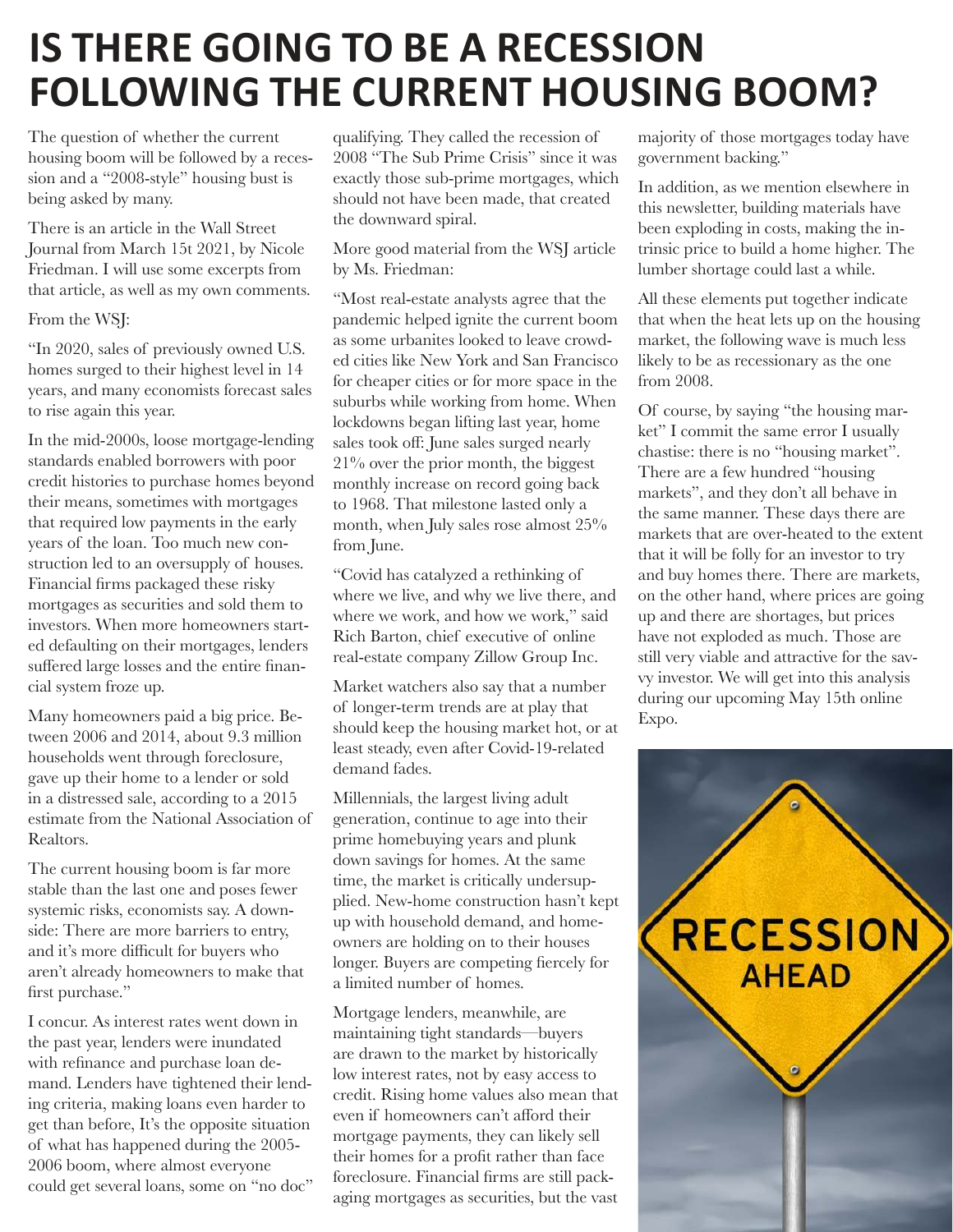## **ADIEL'S NEW BOOK IS ON AMAZON**

My new Book, the 2021 version of Remote Control Retirement Riches, just went on Amazon.

It has been updated from the 2018 edition to include discussions of COVID, and other timely issues. The book interior has been made more accessible and attractive.

Many of you have said that the 2001 version was a life-changer for them. Well we hope this one exceeds this effect.

To get the book on Amazon, find it by following this link:

https://amzn.to/2S3cqvG

## Retirement Riches Testimonials

**Adiel Gorel** 

I am 67 years old. My wife and I bought six homes with you about 15 years ago. We are selling one in Dallas now for a large profit (the loan balance is very small). We may sell another one in Phoenix, also for a large profit. We intend to keep the other four. We are very thankful, as this changed our life, and gave us security.

**— Amir B**

Thank you so much for what you do! You've helped our family immensely with your information and expertise!

We are delighted and excited to be closing 2 homes in the next couple of months. We're lucky to have gotten in there, thanks to your team! Thanks Adiel for your time!

**— Mark and Ivy D.**

Hello. I really enjoyed the expo on 3/6. I would like to request some information from you if possible. I bought 2 properties in OKC at the end of last year and am really interested in getting at least 2-3 more this year. My father unexpectedly passed away from Covid at the end of Nov. One of the last conversations we had was him telling me how proud he was of me for what I was trying to do with ICG, he was still alive when I closed on the first one but not the second. I am hoping to be at 10 rentals in the next couple of years